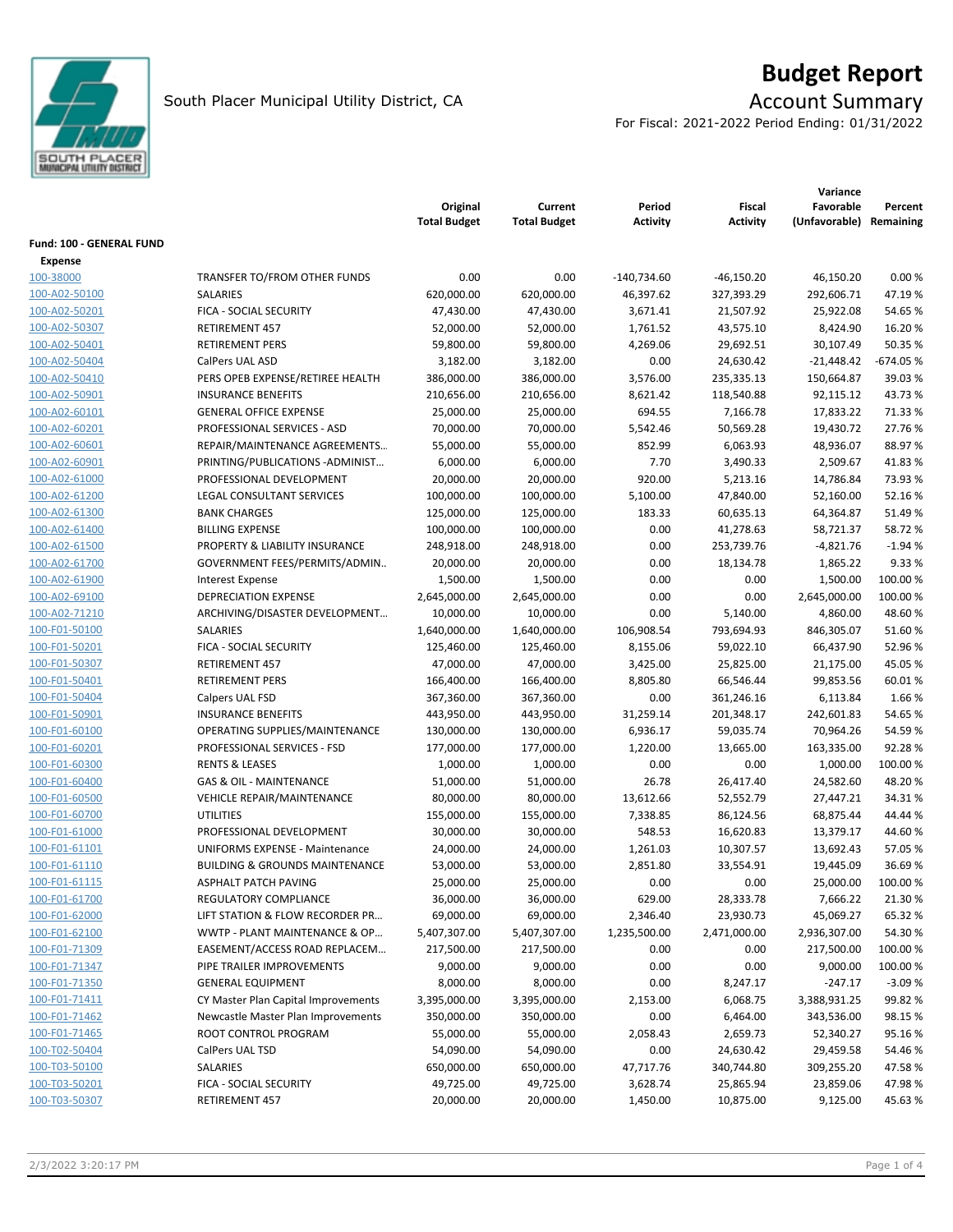### **Budget Report For Fiscal: 2021-2022 Period Ending: 01/31/2022**

|                                                  |                                                         | Original<br><b>Total Budget</b> | Current<br><b>Total Budget</b> | Period<br><b>Activity</b> | <b>Fiscal</b><br><b>Activity</b> | Variance<br>Favorable<br>(Unfavorable) Remaining | Percent    |
|--------------------------------------------------|---------------------------------------------------------|---------------------------------|--------------------------------|---------------------------|----------------------------------|--------------------------------------------------|------------|
| 100-T03-50401                                    | <b>RETIREMENT PERS</b>                                  | 65,000.00                       | 65,000.00                      | 4,579.78                  | 31,536.65                        | 33,463.35                                        | 51.48%     |
| 100-T03-50901                                    | <b>INSURANCE BENEFITS</b>                               | 123,500.00                      | 123,500.00                     | 9,165.30                  | 55,026.85                        | 68,473.15                                        | 55.44 %    |
| 100-T03-60202                                    | PROFESSIONAL SERVICES - TSD                             | 294,000.00                      | 294,000.00                     | 1,208.00                  | 36,523.22                        | 257,476.78                                       | 87.58%     |
| 100-T03-60800                                    | FOG - PERMIT COMPLIANCE                                 | 12,400.00                       | 12,400.00                      | 4,407.71                  | 4,694.09                         | 7,705.91                                         | 62.14%     |
| 100-T03-60900                                    | PRINTING/PUBLICATIONS - TECH SERV                       | 3,000.00                        | 3,000.00                       | 136.90                    | 641.82                           | 2,358.18                                         | 78.61%     |
| 100-T03-61000                                    | PROFESSIONAL DEVELOPMENT - TECH                         | 18,120.00                       | 18,120.00                      | 80.00                     | 1,784.77                         | 16,335.23                                        | 90.15 %    |
| 100-T03-61101                                    | UNIFORMS EXPENSE - TECH SERVICES                        | 3,650.00                        | 3,650.00                       | 274.41                    | 1,154.88                         | 2,495.12                                         | 68.36%     |
| 100-T03-61804                                    | OPERATING SUPPLIES/MAINTENANCE                          | 7,250.00                        | 7,250.00                       | 47.29                     | 1,649.10                         | 5,600.90                                         | 77.25 %    |
| 100-T03-62300                                    | REPAIR/MAINTENANCE AGREEMENTS                           | 94,000.00                       | 94,000.00                      | 5,912.99                  | 30,760.84                        | 63,239.16                                        | 67.28%     |
| 100-T03-71400                                    | SOFTWARE/DATA ACQUISITION                               | 40,000.00                       | 40,000.00                      | 0.00                      | 995.00                           | 39,005.00                                        | 97.51%     |
| 100-T03-71405                                    | <b>SYSTEM IMPROVEMENTS</b>                              | 205,000.00                      | 205,000.00                     | 0.00                      | 0.00                             | 205,000.00                                       | 100.00%    |
| 100-T03-71408                                    | PARTICIPATION IN REGIONAL PROJEC                        | 30,000.00                       | 30,000.00                      | 0.00                      | 0.00                             | 30,000.00                                        | 100.00%    |
| 100-T03-71410                                    | <b>EASEMENT INSPECTION EQUIPMENT</b>                    | 11,700.00                       | 11,700.00                      | 0.00                      | 0.00                             | 11,700.00                                        | 100.00 %   |
| 100-T03-71425                                    | <b>COMPUTERS/OFFICE FURNITURE</b>                       | 43,650.00                       | 43,650.00                      | 0.00                      | 27,512.09                        | 16,137.91                                        | 36.97%     |
| 100-T03-71500                                    | RWWTP REHAB & REPLACEMENT                               | 2,366,393.00                    | 2,366,393.00                   | 553,250.00                | 1,106,500.00                     | 1,259,893.00                                     | 53.24 %    |
|                                                  | <b>Expense Total:</b>                                   | 21,959,941.00                   | 21,959,941.00                  | 2,007,758.53              | 7,307,358.06                     | 14,652,582.94                                    | 66.72%     |
|                                                  | Fund: 100 - GENERAL FUND Total:                         | 21,959,941.00                   | 21,959,941.00                  | 2,007,758.53              | 7,307,358.06                     | 14,652,582.94                                    | 66.72%     |
| Fund: 300 - CIP & EXPANSION                      |                                                         |                                 |                                |                           |                                  |                                                  |            |
| <b>Expense</b>                                   |                                                         |                                 |                                |                           |                                  |                                                  |            |
| 300-38000                                        | TRANSFER TO/FROM OTHER FUNDS                            | 0.00                            | 0.00                           | 140,734.60                | 1,278,623.82                     | $-1,278,623.82$                                  | 0.00%      |
| 300-T03-71410                                    | FOOTHILL TRUNK PROJECT - CONSTR                         | 200,000.00                      | 200,000.00                     | 0.00                      | 119,357.31                       | 80,642.69                                        | 40.32%     |
| 300-T03-71423                                    | <b>Trunk Extension Reimbursement</b>                    | 400,000.00                      | 400,000.00                     | 0.00                      | 0.00                             | 400,000.00                                       | 100.00 %   |
|                                                  | <b>Expense Total:</b>                                   | 600,000.00                      | 600,000.00                     | 140,734.60                | 1,397,981.13                     | -797,981.13                                      | $-133.00%$ |
|                                                  | Fund: 300 - CIP & EXPANSION Total:                      | 600,000.00                      | 600,000.00                     | 140,734.60                | 1,397,981.13                     | $-797,981.13$                                    | $-133.00%$ |
| Fund: 400 - CAPITAL REPLACEMENT & REHABILITATION |                                                         |                                 |                                |                           |                                  |                                                  |            |
| <b>Expense</b>                                   |                                                         |                                 |                                |                           |                                  |                                                  |            |
| 400-38000                                        | TRANSFER TO/FROM OTHER FUNDS                            | 0.00                            | 0.00                           | 0.00                      | $-1,232,473.62$                  | 1,232,473.62                                     | 0.00%      |
| 400-A02-71431                                    | HQ HVAC REPAIR/REPLACEMENT                              | 15,000.00                       | 15,000.00                      | 0.00                      | 0.00                             | 15,000.00                                        | 100.00 %   |
| 400-F01-71203                                    | <b>EMERGENCY BYPASS EQUIPMENT</b>                       | 50,000.00                       | 50,000.00                      | 0.00                      | 48,199.59                        | 1,800.41                                         | 3.60%      |
| 400-F01-71302                                    | <b>VEHICLE PURCHASES</b>                                | 220,000.00                      | 220,000.00                     | 0.00                      | 159,457.63                       | 60,542.37                                        | 27.52%     |
| 400-F01-71309                                    | EASEMENT/ACCESS ROAD REPLACEM                           | 215,000.00                      | 215,000.00                     | 0.00                      | 0.00                             | 215,000.00                                       | 100.00 %   |
| 400-F01-71475                                    | SCADA SOFTWARE DESIGN & IMPLE                           | 3,275,000.00                    | 3,275,000.00                   | 0.00                      | 0.00                             | 3,275,000.00                                     | 100.00 %   |
| 400-F01-71490                                    | TAYLOR RD LS REPLACEMENT                                | 110,000.00                      | 110,000.00                     | 0.00                      | 0.00                             | 110,000.00                                       | 100.00 %   |
| 400-F01-71670                                    | PIPE TRAILER REPLACEMENT                                | 10,000.00                       | 10,000.00                      | 0.00                      | 0.00                             | 10,000.00                                        | 100.00 %   |
| 400-F01-71710                                    | <b>GENERAL EQUIPMENT REPLACEMENT</b>                    | 18,000.00                       | 18,000.00                      | 0.00                      | 163.78                           | 17,836.22                                        | 99.09%     |
| 400-T03-71210                                    | Cured in place Pipe                                     | 650,000.00                      | 650,000.00                     | 0.00                      | 0.00                             | 650,000.00                                       | 100.00%    |
| 400-T03-71215                                    | Foothill Trunk Project - Construction                   | 100,000.00                      | 100,000.00                     | 0.00                      | 65,543.00                        | 34,457.00                                        | 34.46%     |
| 400-T03-71419                                    | LOS FLORES MAINLINE REPLACEMENT                         | 1,000,000.00                    | 473,000.00                     | 0.00                      | 0.00                             | 473,000.00                                       | 100.00 %   |
| 400-T03-71510                                    | PARTICIPATION IN REGIONAL PROJEC                        | 430,000.00                      | 957,000.00                     | 0.00                      | 273,881.00                       | 683,119.00                                       | 71.38%     |
| 400-T03-71675                                    | <b>CY Fence Replacement</b>                             | 110,000.00                      | 110,000.00                     | 0.00                      | 222,217.22                       | $-112,217.22$                                    | $-102.02%$ |
|                                                  | <b>Expense Total:</b>                                   | 6,203,000.00                    | 6,203,000.00                   | 0.00                      | $-463,011.40$                    | 6,666,011.40                                     | 107.46%    |
|                                                  | Fund: 400 - CAPITAL REPLACEMENT & REHABILITATION Total: | 6,203,000.00                    | 6,203,000.00                   | 0.00                      | $-463,011.40$                    | 6,666,011.40                                     | 107.46%    |
|                                                  | <b>Report Total:</b>                                    | 28,762,941.00                   | 28,762,941.00                  | 2,148,493.13              | 8,242,327.79                     | 20,520,613.21                                    | 71.34%     |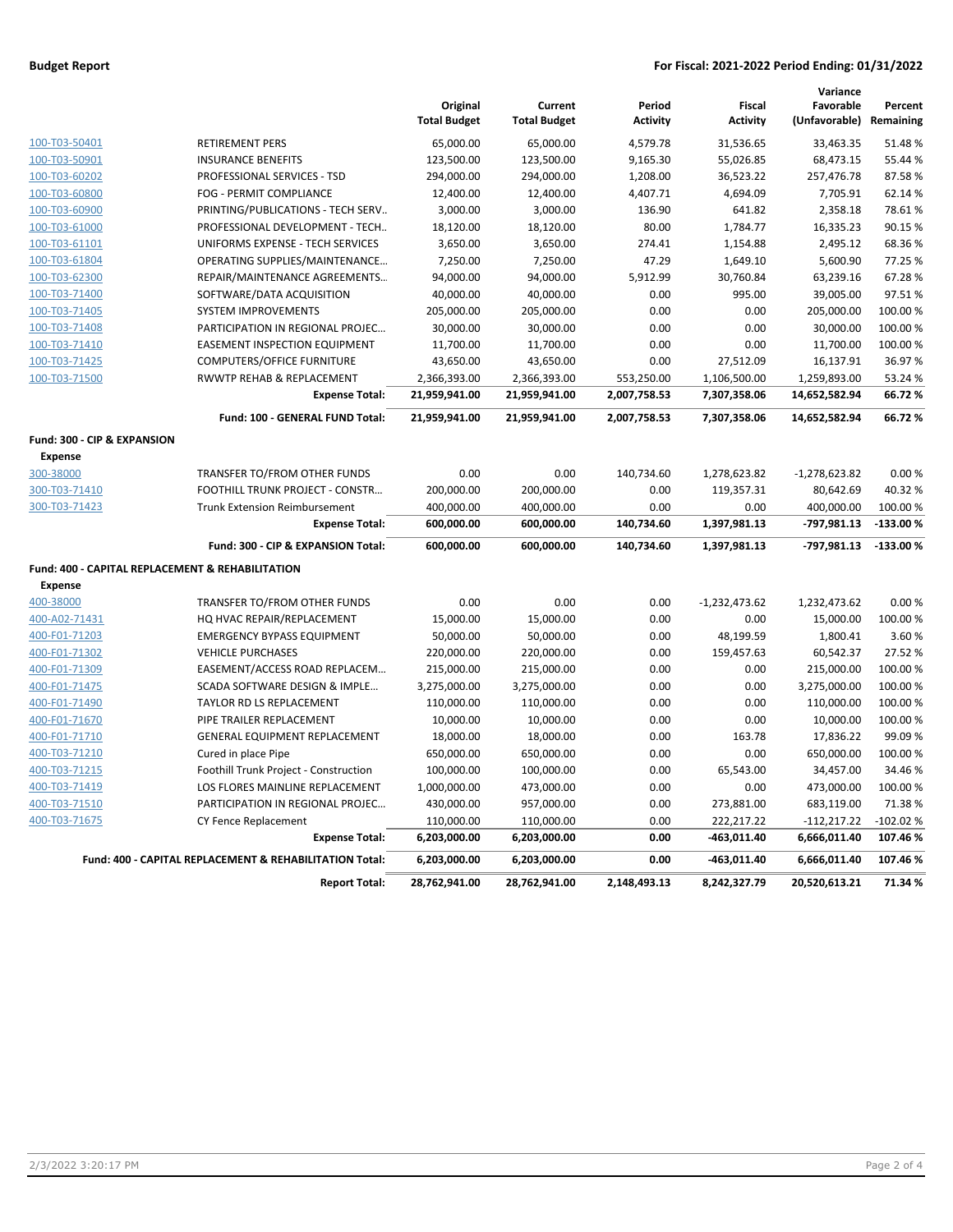# **Group Summary**

|                                                                    |                                                                                  |               |               |               | Variance      |            |
|--------------------------------------------------------------------|----------------------------------------------------------------------------------|---------------|---------------|---------------|---------------|------------|
|                                                                    | Original                                                                         | Current       | Period        | Fiscal        | Favorable     | Percent    |
| <b>Account Typ</b>                                                 | <b>Activity</b><br><b>Total Budget</b><br><b>Total Budget</b><br><b>Activity</b> |               | (Unfavorable) | Remaining     |               |            |
| <b>Fund: 100 - GENERAL FUND</b>                                    |                                                                                  |               |               |               |               |            |
| Expense                                                            | 21.959.941.00                                                                    | 21.959.941.00 | 2.007.758.53  | 7.307.358.06  | 14,652,582.94 | 66.72%     |
| Fund: 100 - GENERAL FUND Total:                                    | 21,959,941.00                                                                    | 21,959,941.00 | 2,007,758.53  | 7,307,358.06  | 14,652,582.94 | 66.72%     |
| Fund: 300 - CIP & EXPANSION                                        |                                                                                  |               |               |               |               |            |
| Expense                                                            | 600,000.00                                                                       | 600,000.00    | 140,734.60    | 1,397,981.13  | -797,981.13   | $-133.00%$ |
| Fund: 300 - CIP & EXPANSION Total:                                 | 600,000.00                                                                       | 600,000.00    | 140,734.60    | 1,397,981.13  | -797.981.13   | $-133.00%$ |
| <b>Fund: 400 - CAPITAL REPLACEMENT &amp; REHABILITATION</b>        |                                                                                  |               |               |               |               |            |
| Expense                                                            | 6,203,000.00                                                                     | 6,203,000.00  | 0.00          | $-463,011.40$ | 6,666,011.40  | 107.46%    |
| <b>Fund: 400 - CAPITAL REPLACEMENT &amp; REHABILITATION Total:</b> | 6.203.000.00                                                                     | 6,203,000.00  | 0.00          | $-463.011.40$ | 6.666.011.40  | 107.46%    |
| <b>Report Total:</b>                                               | 28,762,941.00                                                                    | 28,762,941.00 | 2,148,493.13  | 8,242,327.79  | 20,520,613.21 | 71.34 %    |
|                                                                    |                                                                                  |               |               |               |               |            |